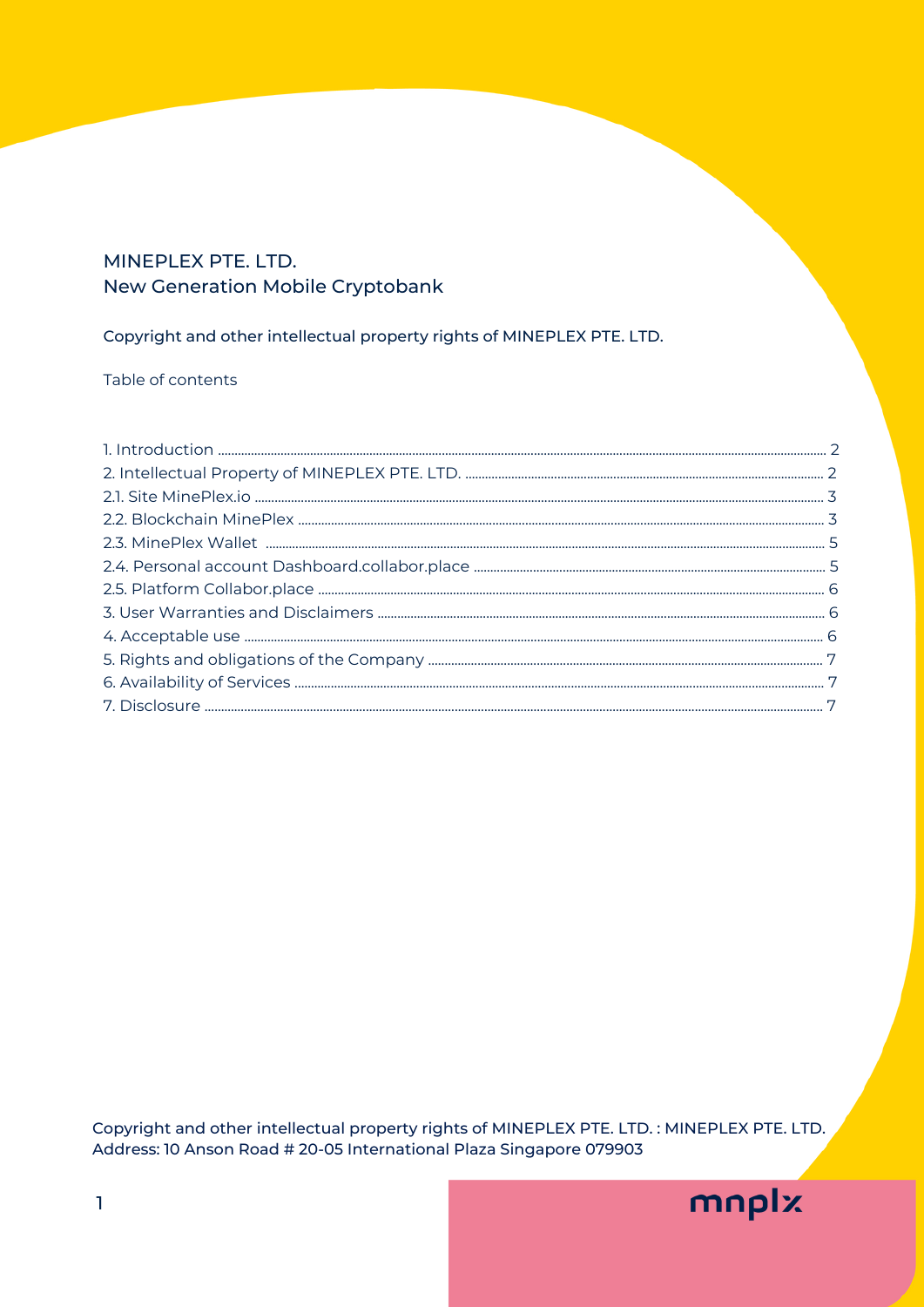#### 1. Введение



MINEPLEX PTE. LTD. is a new generation mobile crypto bank with its own liquid token. At the heart of the project is an exceptional balance between the traditional financial system, blockchain technology and the power of mobile applications.

The goal of MINEPLEX PTE. LTD. is to create a reliable and convenient mobile cryptobank for the daily use of cryptocurrencies anywhere in the world: paying bills, buying goods, preserving and increasing assets.

The mission of MINEPLEX PTE. LTD. is to expand the influence of the blockchain and its comprehensive integration into real life areas. We want to remove restrictions on access to the world of cryptocurrencies that separate miners and ordinary users. Implement accessible, understandable and simple financial instruments for the use of cryptocurrencies and fiat. To implement the project, we are developing our own unique blockchain with the Liquid Proof-of-Stake (LPoS) consensus algorithm, which combines advantages such as simplicity, speed and decentralization.

Issuing a MinePlex debit card will allow you to use cryptocurrency every day without restrictions and without overpaying commissions. The system's own token will give access to all the benefits of the service. A feature will be the gradual addition of tokens created by project users to the MINEPLEX PTE. LTD. list. MINEPLEX PTE. LTD. cards will work with payment systems such as Visa, MasterCard and UnionPay worldwide.

This document applies to the https://mineplex.io website and its subdomains. MINEPLEX PTE. LTD. (hereinafter referred to as the "Company"), registered in the State of Singapore, registration number 202025952D, legal address: *10 Anson road # 20-05 International Plaza Singapore 079903*, is the copyright holder of the site and provides access to the website https://mineplex.io and its subdomains, applications, crypto wallets and other products and services of the Company (collectively, the "Services").

The Company may change this document and its associated Privacy Policy from time to time; if material changes are made, the Company will post a notice so that you can review the changes before continuing to use the Services. Your continued use of the Services following the posting or distribution of a notice of changes to the Privacy Policy means that you agree to the changes. If you do not agree to any of the changes, you may close your account.

2. Intellectual Property of MINEPLEX PTE. LTD.

All content on the MinePlex.io Site is the property of MINEPLEX PTE. LTD. and is protected by copyright and any other applicable laws, unless otherwise noted in this document.

The property of MINEPLEX PTE. LTD. are the Company's technologies, websites, applications, developer platforms and other products and services (collectively, the "Services"), including:

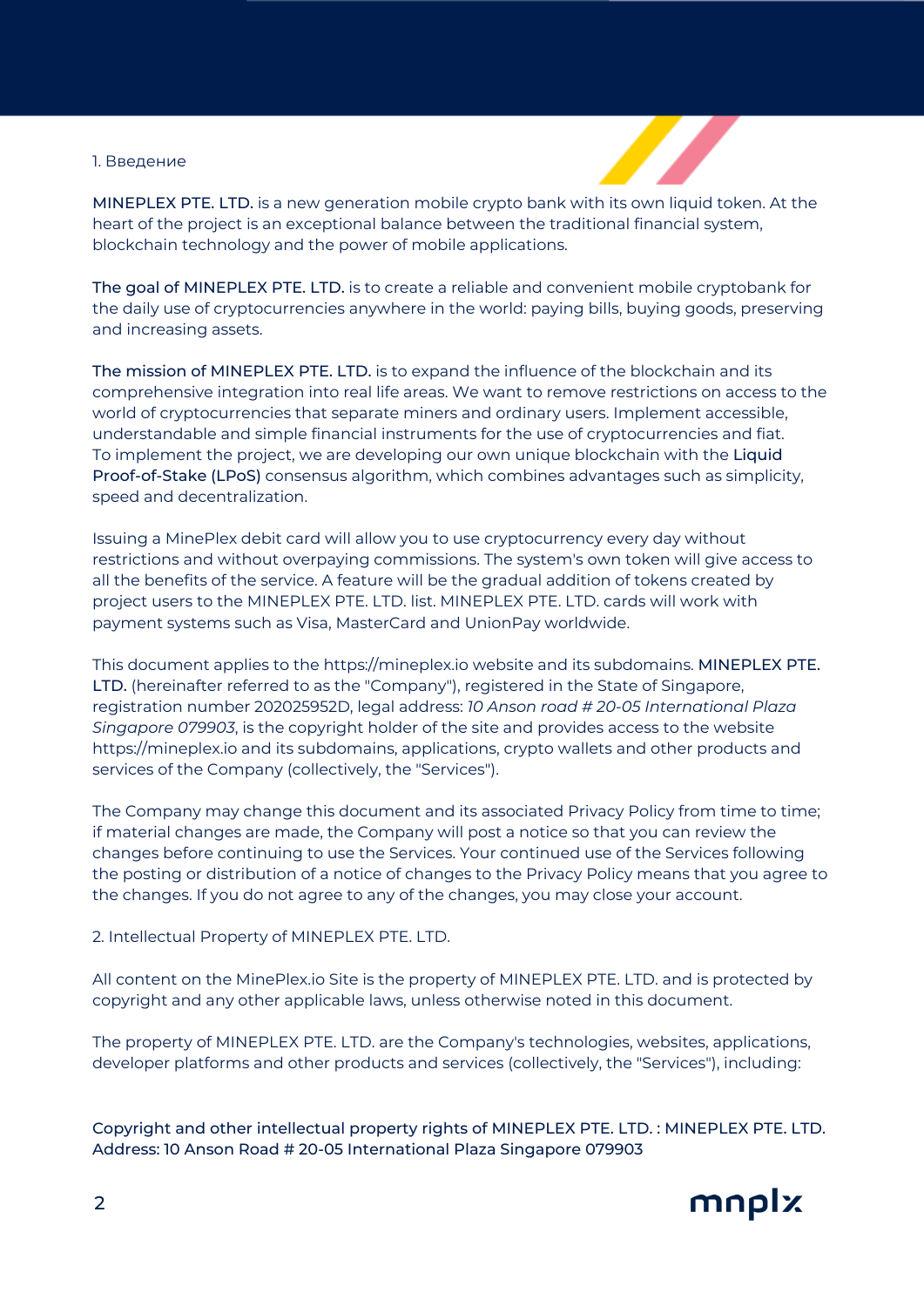- 1. Company website https://mineplex.io and its subdomains.
- 2. Blockchain MinePlex.
- 3. MinePlex wallet.
- 4. Personal account dashboard.collabor.place
- 5. Collabor.place platform

Trademarks, trade names, service marks and logos of MINEPLEX PTE. LTD. and others used on the Site (hereinafter referred to as "Trademarks") are also the property of the Company and its respective owners. The software, applications, text, images, graphics, data, prices, transactions, graphs, charts, video or audio materials used on this Site belong to the Company. Trademarks and other content on the Site must not be copied, reproduced, modified, republished, uploaded, posted, transmitted, rewritten, collected or distributed in any form or by any means, whether manual or automated. The use of any content from the Site on any other site or in a networked computer environment for any other purpose is strictly prohibited; any such unauthorized use may violate copyright, patent, trademark and any other applicable laws and may result in criminal or administrative penalties.

The terms of this document do not permit any use of the Services for purposes other than those intended. The license granted hereunder will automatically terminate if we suspend or terminate your access to the Services.

MINEPLEX PTE. LTD. supports intellectual property protection. If you wish to file (i) a trademark claim for infringement of rights you hold in a valid, registered trademark or service mark, or (ii) a copyright claim in any material to which you have a bona fide copyright, please send us an email at support@mineplex.io.

# 2.1. MinePlex website

The Company's website is a software and hardware complex located at: https://mineplex.io, owned by the Company, and providing an information platform for the Client to carry out the actions provided for by the User Agreement and its Annexes on the Internet.

- 2.2. Blockchain MinePlex
- 2.2.1 Features of the MinePlex blockchain

1. The decentralized MinePlex system is built on the multi-stage architecture of the Tezos blockchain, which allows you to make changes and upgrade the system without hard forks.

2. The most important element of the blockchain are smart contracts developed in the Michelson language, which is used in the aerospace industry, where the cost of error is especially high.

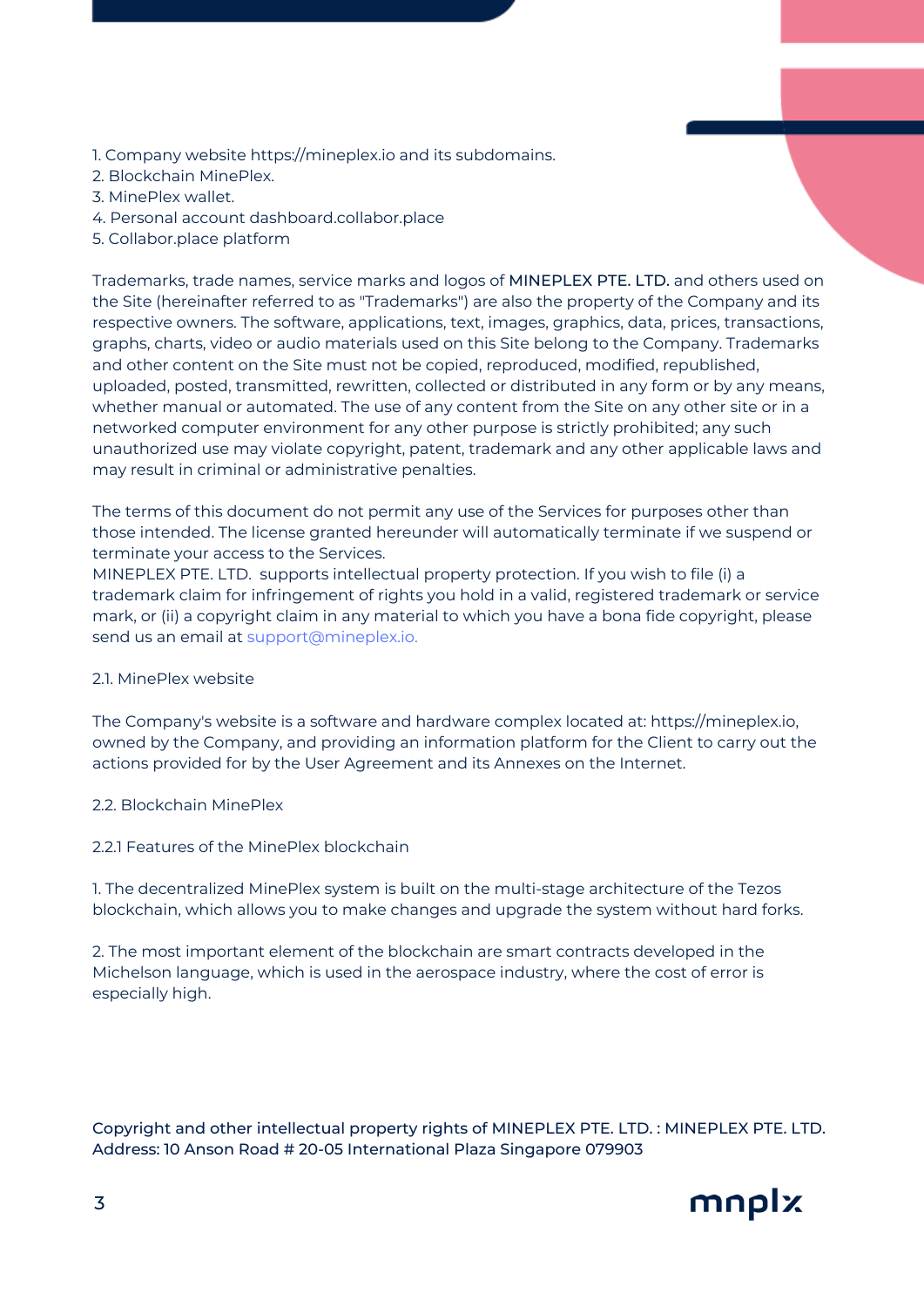2.2.2. The MinePlex blockchain speeds up and simplifies crypto-to-fiat transactions:

- a single application for accessing cards and wallets is protected by several levels of security;
- buying and selling cryptocurrency and fiat in seconds without leaving your wallet;
- payment of utilities, repayment of a loan, sending a transfer in cryptocurrency and fiat;
- all operations are carried out directly. They can be verified by participants in transactions because they remain in the ledger of records;
- The security protocol in the decentralized system automatically blocks scammers.

#### 2.2.3. Characteristics of Mineplex Banking platform tokens

В основе экосистемы MINEPLEX PTE. LTD. находятся 2 токена: MINE и PLEX.

| <b>MINE</b> | Base (native) token, which is a unit of computing power of the MinePlex<br>blockchain required to create (generate) a PLEX token. Serves as a means of<br>paying internal commissions.<br>The MINE token is not subject to volatility and its nominal value is \$0.01.                                                          |
|-------------|---------------------------------------------------------------------------------------------------------------------------------------------------------------------------------------------------------------------------------------------------------------------------------------------------------------------------------|
| PI FX       | Liquid token with limited emission. The emission of the PLEX token occurs every<br>new block, i.e. once a minute, according to the emission algorithm pre-written in<br>the blockchain.<br>Due to the fact that the emission is limited, and its rate and size decrease over<br>time, the PLEX token has a deflationary nature. |

# 2.2.4. Technical characteristics of tokens

| <b>Ticker</b> | <b>MINF</b>             | <b>PIFX</b>        |  |
|---------------|-------------------------|--------------------|--|
| Purpose       | unit of computing power | payment instrument |  |
| Initial issue | 259 200 000 000         |                    |  |

# Maximum emission 259 200 000 000 414 720 000

| A number of symbols<br>after comma | 4 symbols                                                                             | 44 symbols                                                                                  |  |
|------------------------------------|---------------------------------------------------------------------------------------|---------------------------------------------------------------------------------------------|--|
| Starting price                     | 0,01 USD                                                                              | 0,20 USD                                                                                    |  |
| <b>Blockchain</b>                  | MinePlex                                                                              | MinePlex                                                                                    |  |
| Receiving method                   | purchase in your personal<br>account, exchange for PLEX<br>within the blockchain, P2P | is charged for staking the<br>Mine token,<br>purchase on the exchange<br>after listing, P2P |  |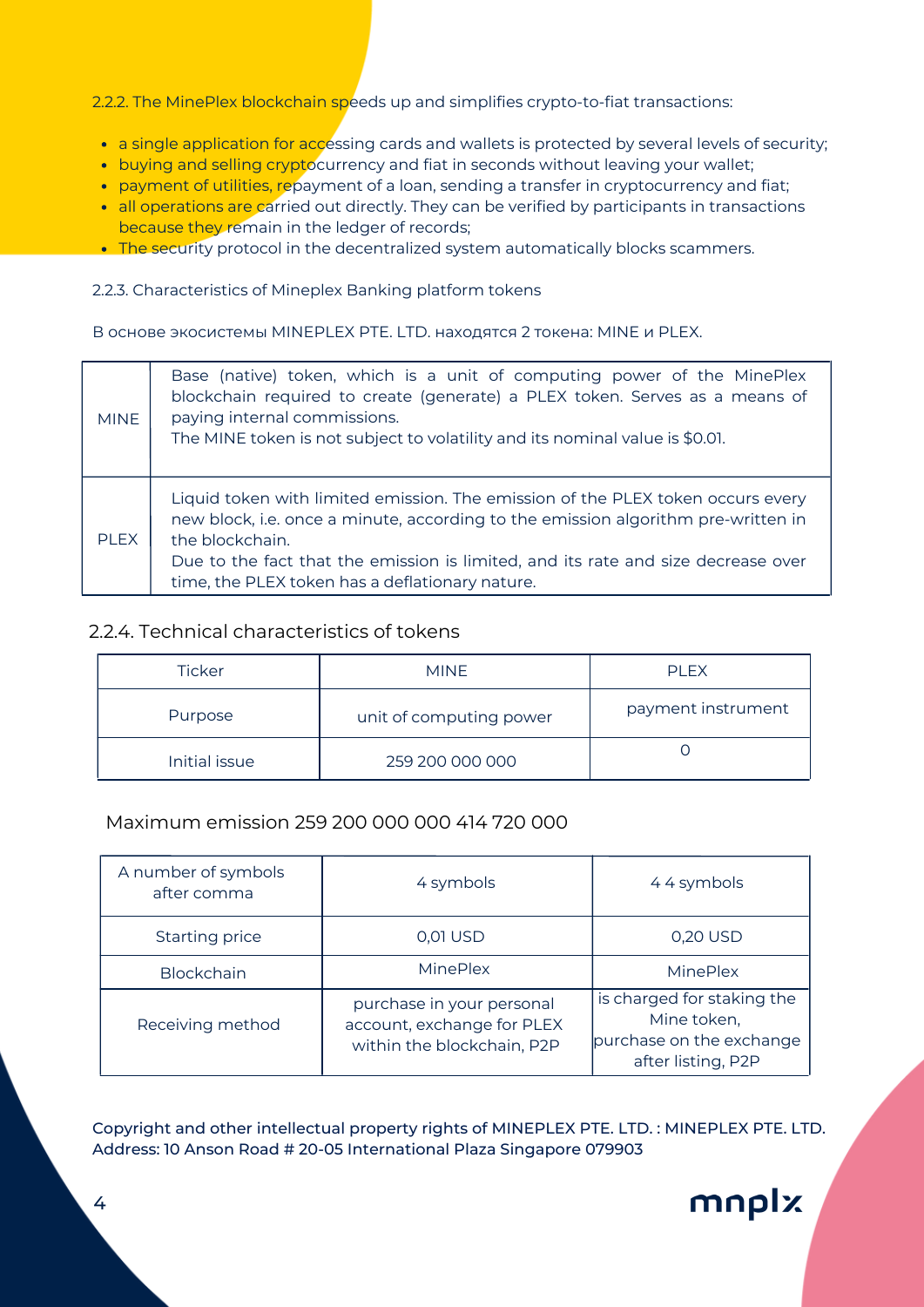## 2.2.5. Issue of tokens

## 2.2.5.1. MINE token issue

- The issue of the MINE token is 259,200,000,000.
- 10% of the issue (25,920,000,000 MINE) is the reserve fund of MinePlex Banking. Part of the reserve fund tokens in the amount of 2,592,000,000 will form the initial stake, which in turn will provide the starting price of the PLEX token.
- 20% of the issue (51,840,000,000 MINE) will be allocated for sale through your personal account.
- 70% of the issue (181,440,000,000 MINE) will be on a special smart contract that exchanges PLEX tokens for MINE tokens within the blockchain.

## 2.2.5.2. PLEX token issue

|  |  |  | -- |
|--|--|--|----|
|  |  |  |    |

issue per block 600 300 150 75

| Блоков за этап | 172800      | 345 600     | 691200      | 1382400                 | 2 592 000 |
|----------------|-------------|-------------|-------------|-------------------------|-----------|
| Блоков за этап | 103 680 000 | 103 680 000 | 103 680 000 | 103 680 000 K14 720 000 |           |

The size of 1 block is 1 minute.

## 2.3. MinePlex Wallet

MinePlex wallet is a multi-currency software wallet with support for various types of cryptocurrencies, tokens, internal account units of the site, connected to the User's Personal Account.

The MinePlex Wallet is designed for quick and easy use of cryptocurrencies. Thanks to mobile access, you can flexibly manage assets and analyze your portfolio at any time. At the start, the wallet will support its own MINE and PLEX tokens, and by the spring of 2021, support for more than 20 major cryptocurrencies (USDT, BTC, ETH, etc.) will be introduced.

# 2.4. Personal account dashboard.collabor.place

Dashboard.collabor.place personal account is an information personalized automated workspace maintained by the Company, a subsystem of the Site, which is the User's personal page and allows for remote interaction in electronic form.

The Personal Account can be used only by the User in whose name it is registered. The Company reserves the right to suspend, block or cancel a Personal Account that is being used by another person. The User must notify the Company immediately if the User suspects or is aware of the unauthorized use of his username and password. The Company is not liable for any loss or damage resulting from the use of the Personal Account by the User or any third party (regardless of whether the use by the User is permitted or not).

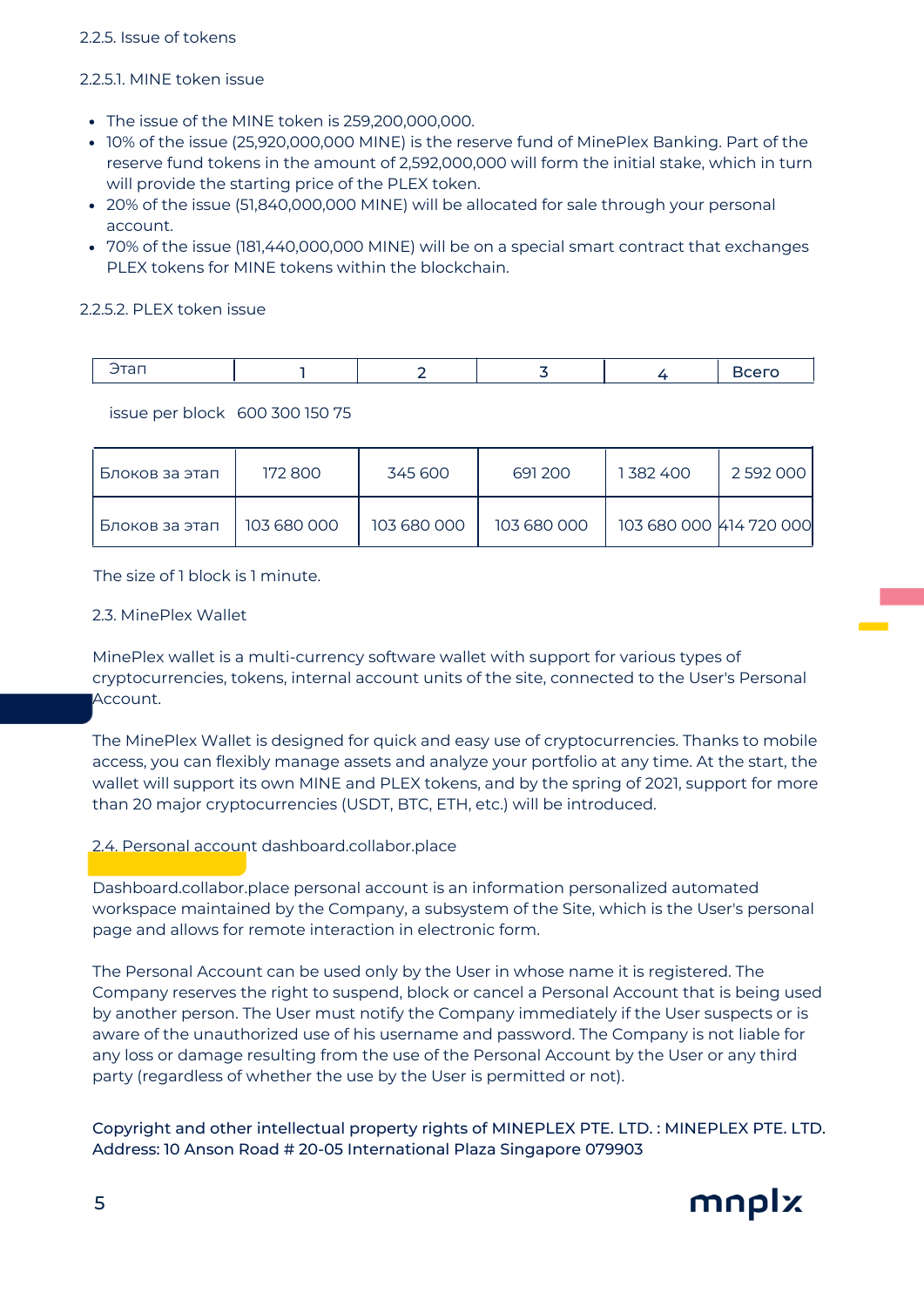# 2.5. Collabor.place platform

The Collabor.place website is a platform for the interaction of community members, containing the subdomains Collabor.Academy, Collabor.Events, Collabor.Shop and Collabor.Business. Each of the directions is a platform for posting a variety of user content with the ability to provide it to other users of the platform on a paid / free basis, payment on the platform is made in PLEX tokens.

#### 3. User Warranties and Disclaimers

By registering an account in a personal account on the mineplex.io website and receiving the Services of the Company, the User expressly declares and warrants that he / she:

1) follows the rules and laws of his/her country of residence and/or the country from which he/she accesses this website and services;

2) accepted the Terms of Use;

3) he is over 18 years old and has the right to invest and receive income.

The User represents and warrants that he/she will use the Company's Services in accordance with the Terms of Use and the Privacy Policy.

The User represents and warrants that both the Fiat currencies and cryptocurrencies deposited into the Account belong to the User and are obtained from legitimate sources. The User understands that his personal data and identifiers may be transferred to authorized third parties in connection with legal obligations such as crime prevention and tax purposes and/or to provide services requested by the User.

#### 4. Acceptable use

By accessing or using the Services, you agree that you will not violate any laws, contracts, intellectual property rights or other rights of third parties or commit offenses, and that you are solely responsible for your conduct when using our Services. Without limiting the generality of the foregoing, you agree that you will not:

- Use our Services in any way that may interfere with, disrupt, adversely affect or prevent other users from fully enjoying our Services, or that may damage, disable, overburden or disrupt our Services in any way;
- Use our Services to pay for, support or otherwise engage in any illegal gambling; fraud; laundering of money; or terrorist activities; or other illegal activity;
- Use any robot or other automated means or interface not provided by us to access our Services or extract data;
- Use or attempt to use another user's account without authorization;
- Attempt to circumvent any content filtering methods we use or attempt to access any service or area of our Services that you do not have permission to access;
- Develop any third party applications that interact with our Services without our prior written consent;
- Provide false, inaccurate or misleading information;
- Encourage any third party to engage in any activity prohibited under the Company Services.

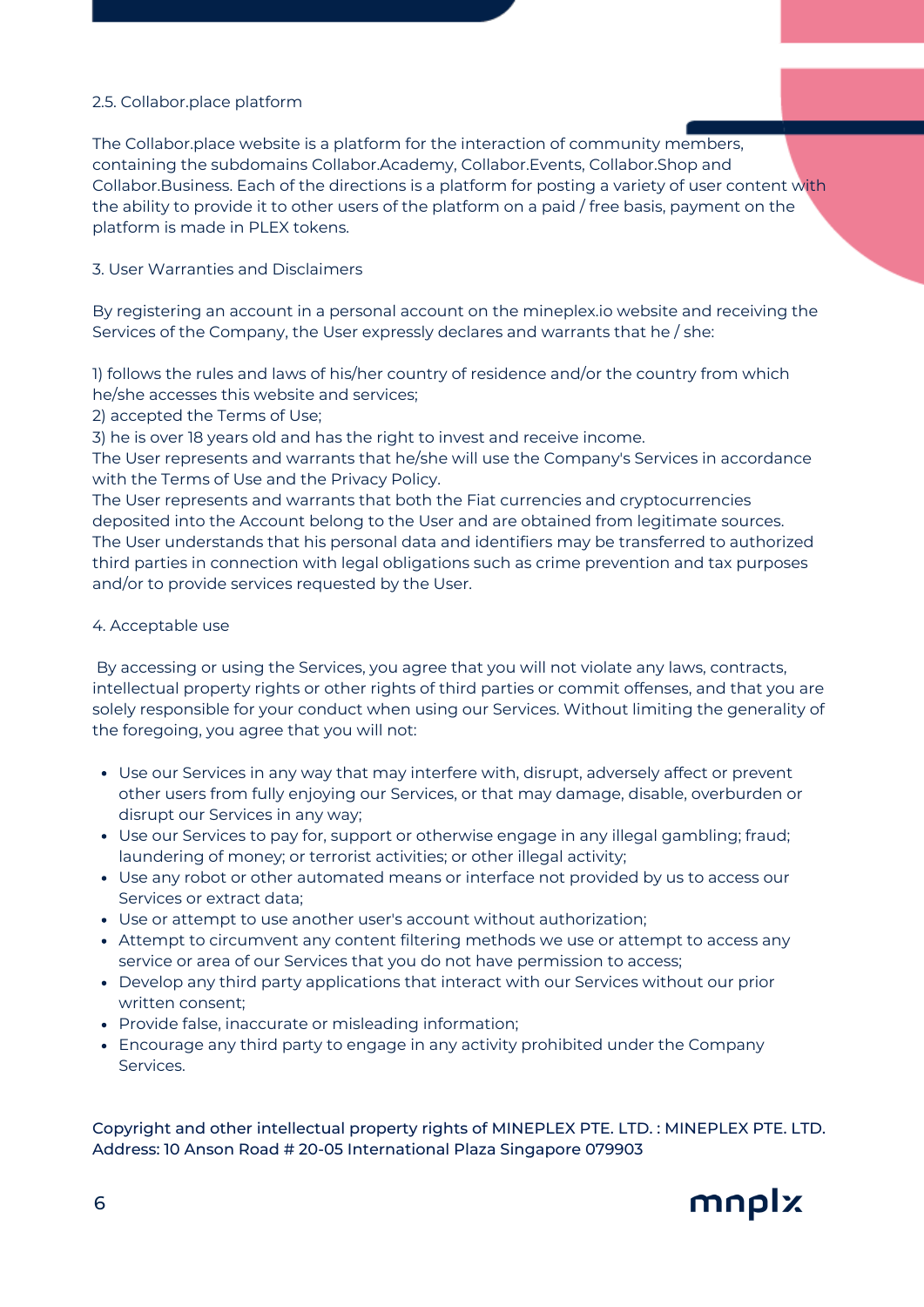

## 5. Rights and obligations of the Company

MINEPLEX PTE. LTD. has the right to suspend the User Account and block it in case of nonfulfillment or improper fulfillment by the User of the Terms of Use.

The Company undertakes to provide the Services with best efforts, due diligence and in accordance with the Terms of Use.

The Company undertakes to timely make all calculations and accruals related to the Services, and provide an opportunity for unhindered deposit and withdrawal of funds from the User's accounts.

MINEPLEX PTE. LTD. is not responsible for any malfunction, breakdown, delay or interruption of your internet connection or any reason why our site is unavailable at any given time. MINEPLEX PTE. LTD. is not responsible for the delay in processing payments made due to the fault of any third parties, operators of such transactions.

In the event of fraud, MINEPLEX PTE. LTD. will report all relevant information, including names, addresses, and all other information requested, to the appropriate authorities that have the authority to investigate fraud and violations of the law. Users acknowledge that their account may be blocked at any time at the request of any competent authority investigating fraud or any other illegal activity.

Nothing in these terms and conditions shall exclude or limit the Company's liability for fraud, death or personal injury caused by its negligence, breach of conditions arising from operation of law, or any other liability that cannot be limited or excluded by law.

#### 6. Availability of Services

All Services of MINEPLEX PTE. LTD. are provided "AS IS" without warranty of any kind, either express or implied.

The Company will endeavor to keep the Site and Services up and running; however, all online services suffer from occasional failures and outages and the Company is not responsible for any failures or losses that the User may suffer as a result. Therefore, MINEPLEX PTE. LTD. makes no guarantee that access to the Site and Services will not be interrupted or that there will be no delays, failures, errors, omissions or loss of transmitted information.

MINEPLEX PTE. LTD. will make reasonable efforts to ensure that the User can normally access the Site and Services in accordance with the Terms of Use. The Company may suspend the use of the Site and Services for maintenance purposes and will make reasonable efforts to notify the User thereof. The User acknowledges that this may not be possible in an emergency.

#### 7. Disclosure of information

Please read this legal information carefully. By accessing the MINEPLEX PTE Services. Ltd. and by using them, you agree to be legally bound by this disclosure.